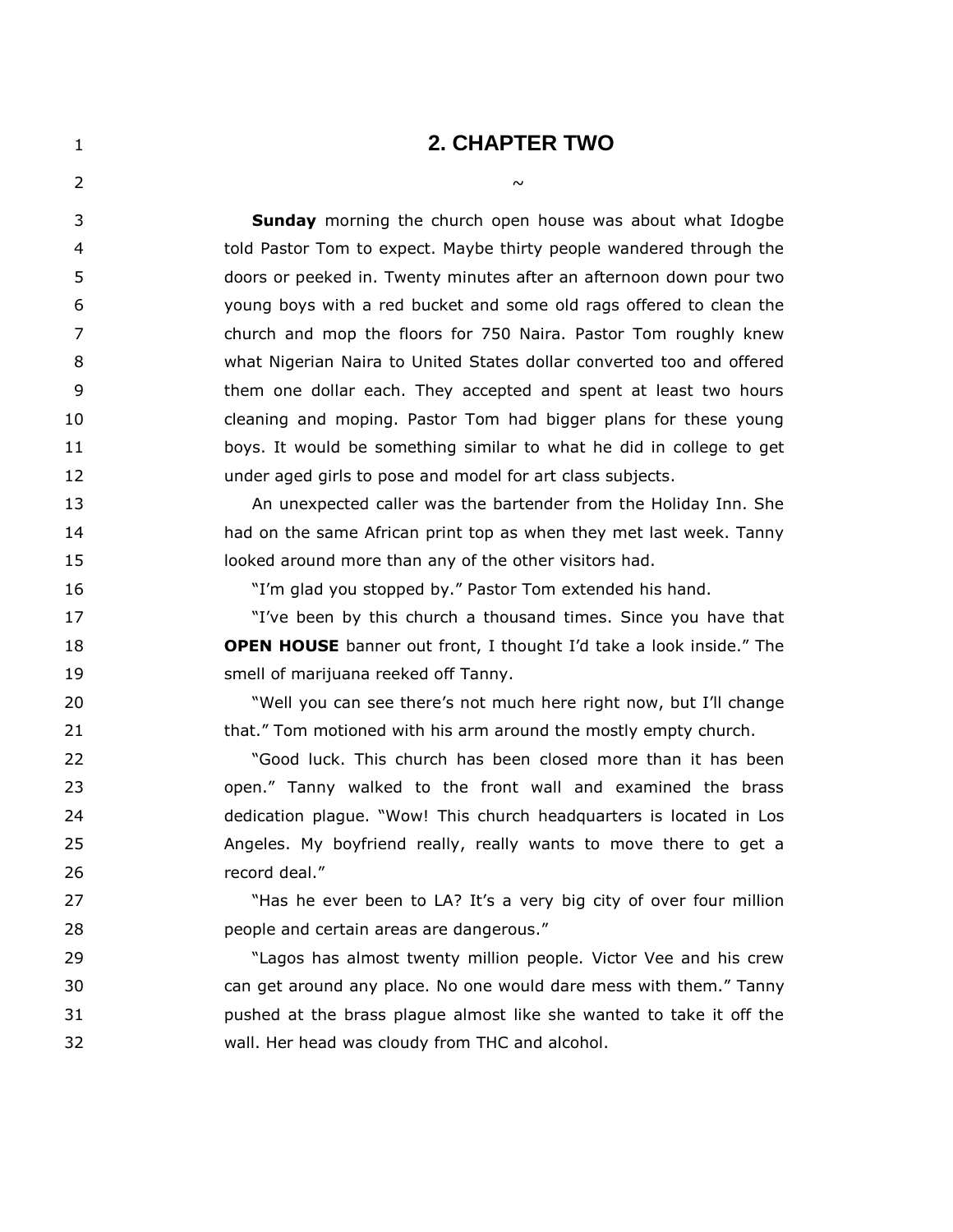"I hope that dedication plate isn't attached like the Decalogue replica over there is." Pastor Tom motioned to the right side of the large wood cross at the Ten Commandment tablets.

 There was a scuffling sound at the church entrance. "Tanny, we need to go!" Barked out an order from a swank looking man with multiple gold chains hanging around his neck. He stood just outside the entrance doors, rocking from side to side.

 Tanny jumped to, as ordered. "I got to go!" She practically ran down between the green benches and out the double front doors. Tom caught a glimpse of her jumping into an old grey step van. The two young boys were wringing out their wet rags in the street gutter and had to jump to the side when the van sped off.

 On the porch Tom pulled a money clip from his pocket and motioned for the boys to come to him. The smell of a strong detergent was apparent when Pastor Tom pulled off two, one dollar bills. "I only have American money."

"That's okay sir!" The bigger boy snatched both dollar bills.

50 "You need to share. It's a sin to steal, even from your brother." Pastor Tom used the incident to preach.

 "I don't steal. Jacob will lose his money. We give all our money to our mom."

"Okay, that sounds good. What about your Dad?"

55 The drives truck from the Lagos port to up North to our old village. He is gone most of the time."

**"Is he gone now?"** 

"Yes, until next week."

"Would you and Jacob like to earn some more money?"

"We got school."

 "What about after school? I'll pay you both on commission. You could earn more than a dollar each."

 Ekon swung the red bucket in a full circle; not exactly sure how to react. A tall Caucasian with combed thru straight light brown hair looked trust worthy. An opportunity to earn American money was something he couldn't pass up. "What is a commission?"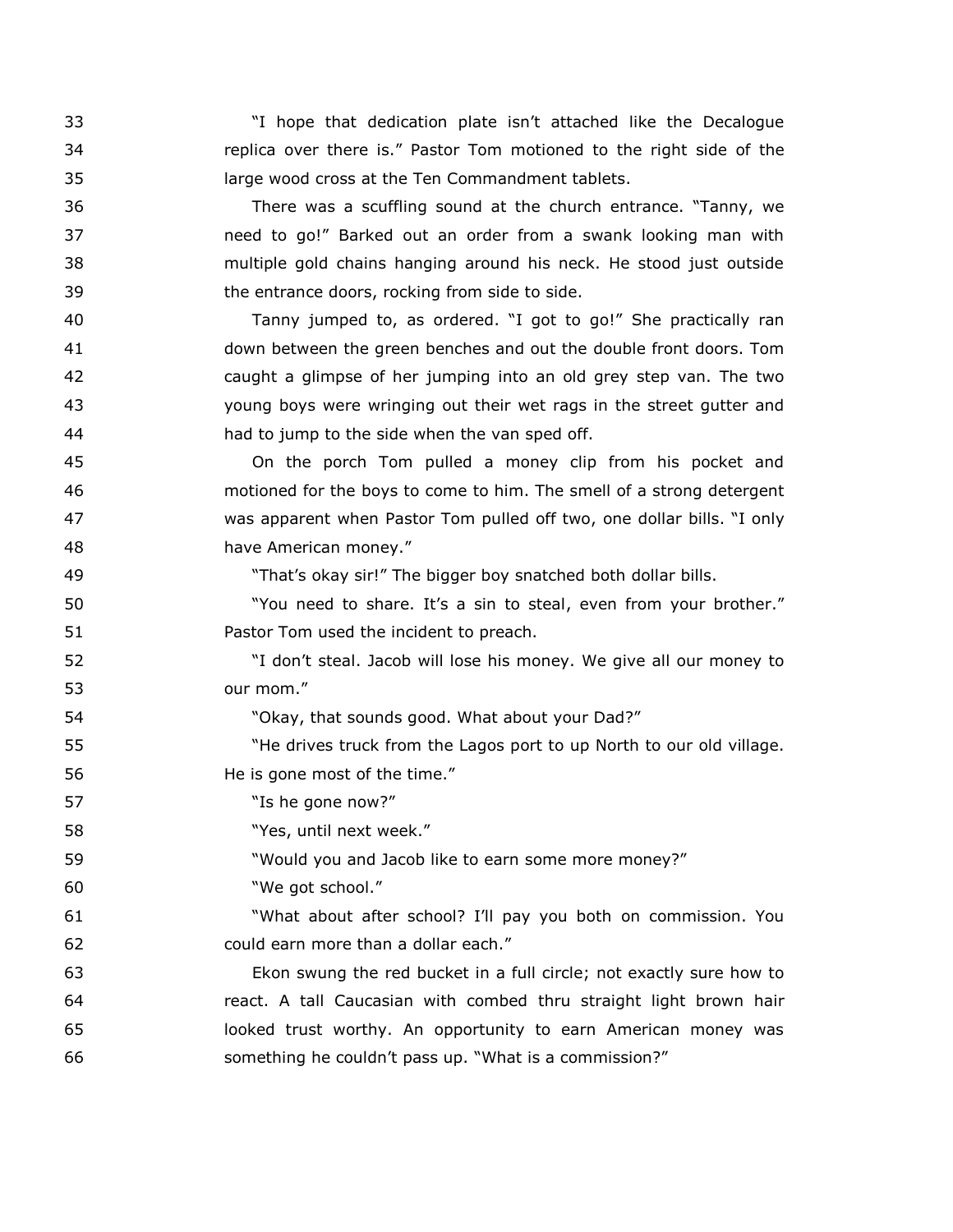"Why don't you ask at school and if it sounds like something you and Jacob would like to do for me then come by after school tomorrow."

 "Okay Mr. Preacher, we come by after school." Ekon grabbed Jacob's hand and they hurried down the alley adjacent to the church. They ducked thru a hole in the fence and darted across a field. A fourth grader and a younger brother with an after school job was better than playing soccer with friends.

 A few more people meandered thru. Pastor Tom told them the first church service would be in one or two weeks. He requested they bring a King James Version of the bible; if they had one. He also told them there would be free coffee and donuts afterwards; something he learned from Beth's church. Tom took the banner down and locked up.

 The afternoon traffic on frontage road seemed down, at least the horn honking was less. Tom flagged down a Kekes. This would be his **first ride in a yellow three wheeler.** "I need to go to an office supply 83 store that can do photocopies."

**SALL COM** TO COMPONE TO SALL THE driver dropped the motorcycle cart into first gear and honked his horn then darted out into traffic. The exhaust and heat from the engine barreled up under the canvas cover. The driver passed by at least three shops that had photocopy signs displayed. Finally he pulled up to what looked like a reputable office 89 supply business. "Should I wait here, Sir?"

 "I don't know? I need a few hundred flyers made. I don't know how long that will take." Tom slipped off the small vinyl bench seat and reached in his pocket for his money clip.

 The Kekes driver uncoiled a cable that was wrapped around one handle bar and then feed it thru the front wheel and frame. He hooked them together with a lock and said, "I'll wait."

"I'm not paying you to wait." Tom said.

 Sunday afternoons were the slowest time for picking up rides and this driver was not going to lose a Caucasian with a pocket full of cash. "We can go in and see how long flyers take to print." The driver led the way to a counter in the rear of the store.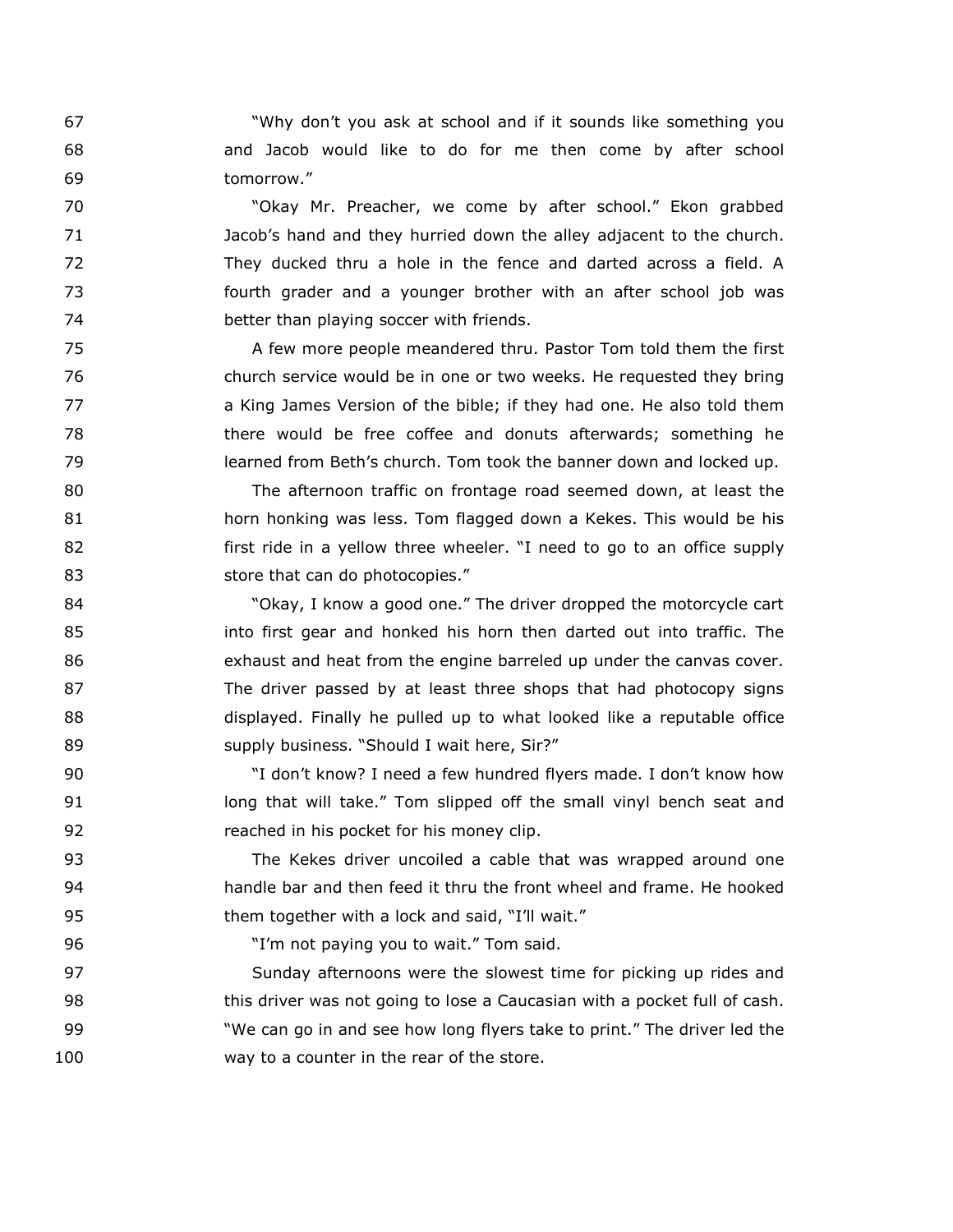Tom handed a USB stick to the teenage boy behind the counter and told him to open the **Praise and Glory** file. Tom was surprised that his driver bartered a better price per copy than what was advertized on the wall. Color copies were a must; unlike Tom's college days when a witty black & white poster would do the trick to get models. The agreement was for two hundred and fifty tricolor copies 107 ready in two hours.

 Back outside while the driver unlocked the Kekes Tom asked, "Do you know where I can get a window air conditioner?"

 "From a store or do you want one from the black market." The driver didn't even bat an eye when he replied. It was a normal everyday question for a port city that received eighty percent of its **imports via ocean tankers.** 

 "I don't know what do you think? You just saved me half off for 115 photocopies."

 "Sunday night is slow traffic down to the shipyard. We can go check Tin Can Inland, it's about seven kilometers."

"I'd like to get an air conditioner for tonight."

"Okay, we will go find a merchandise runner."

 The more they drove south toward the coast the cooler the weather got. Pastor Tom was having second thoughts about buying something off the black market. Granted he had embellished about his military career but buying stolen property was more serious. The motor noise from the Kekes made it impossible to converse with the driver. Tom wanted to see the beach anyway, so he sat back and 126 enjoyed the open air ride.

 Neighborhoods around shipping ports are often rough and occupied 128 by union dock workers. When at port the first thing pirates and sailors do is to seek out booze and loose women. At the Port of Lagos this problem had been compounded tenfold by corruption inside the government ran Port Authorities. It wasn't unusual for ships to be at anchor in the Gulf of Guinea for twenty days or more just to get unloaded. Paying a **Spot Fee** to be moved up on the unloading schedule could be as much as a thousand dollars per container. Pay to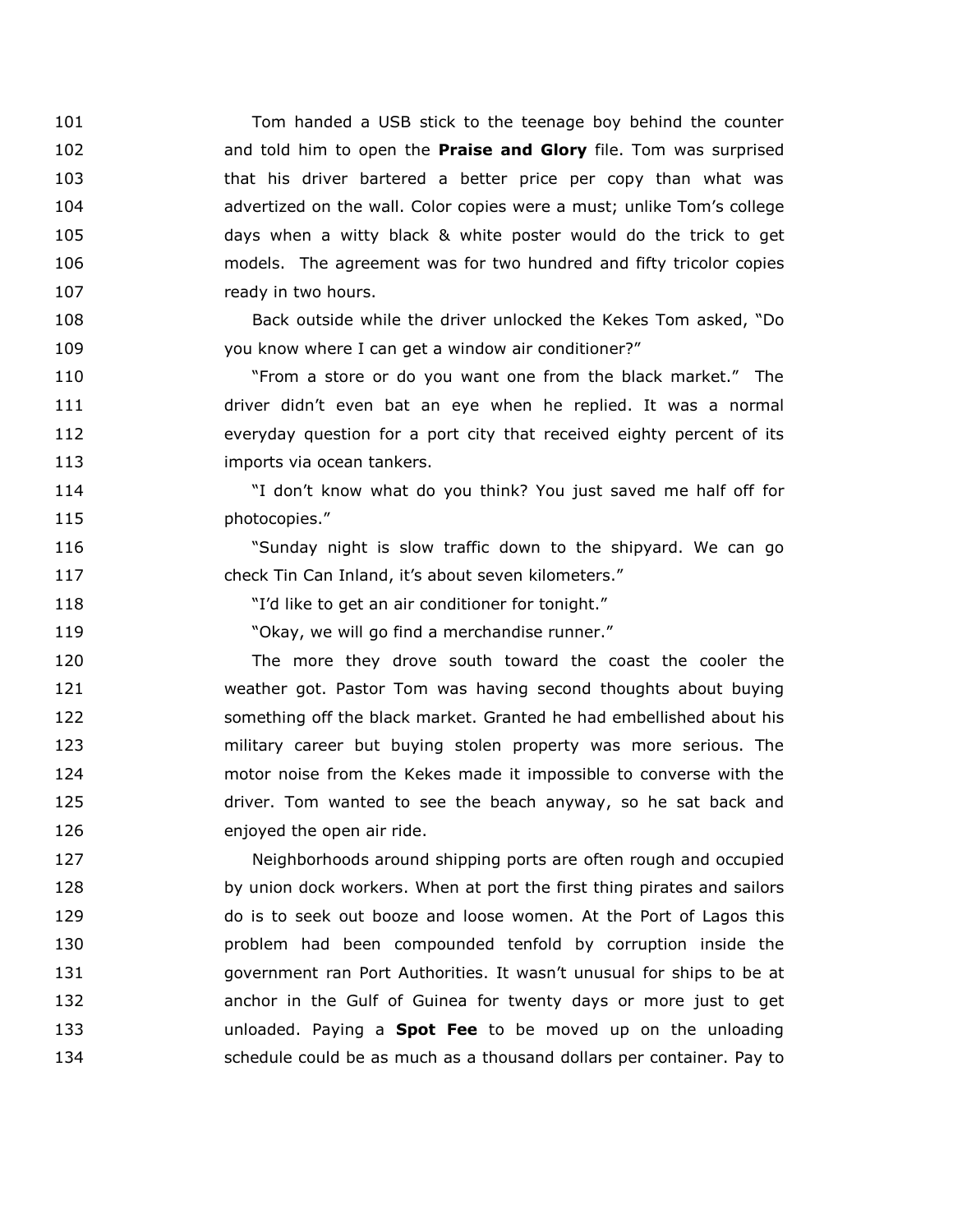unload was the Port Authority's hold. An overseas interest wanted to break the shipping union and take over Tin Can Island.

 The smell from refrigerated container filled with rotting perishables stacked six high along both sides of Harbor Drive was horrific. The road had potholes so deep that the Kekes bottomed out more than a couple times. Finally they passed some dirt lots filled with newer **Iuxury cars that had been totaled out in Europe. The high end cars**  would be repaired and shipped to North America to be sold as like new. A Car Fax service in Nigeria would issues a one owner, never wrecked report after they were cosmetically patched up.

 Past the junk cars and parts yards were about a dozen popup canopies that were manned by one adult and two to three teenage boys known as **Merch Runners**. The Kekes driver stopped and started asking about window air conditioners. The boss man thumbed thru a spiral bound note pad and found a container location. A young runner wrote the location on his hand and took off with a digital camera. In **ince its ince than eight minutes the Merch Runner returned with photos to**  show Tom on the back of the digital camera. The boss man and Tom agreed on a USD cash price.

 While waiting for his air conditioner Tom asked about a flat screen TV. The same process started all over with a different teenage boy 156 taking off. Within forty minutes they were headed off of Tin Can Island. Tom was sandwiched between two boxes on the bench seat of 158 the yellow three wheeler.

 It took two trips for the driver to unload the merchandise and carry the large boxes to the front door of the tiny apartment. Tom carried the two-hundred and fifty flyers in one trip. A twenty dollar fare was a steal; a taxi in Texas would run at least a hundred dollars an hour.

 The air conditioner fit loose in the window. Tom had to use some of the cardboard box to seal off the top part of the window. The installation looked cheesy but it worked. The new flat screen HDTV could wait until Tuesday when Idogbe would be back from helping his mom. Tom checked the world clock on his phone; it wasn't even noon in Texas. He called home."Beth, I'm glad you're still there."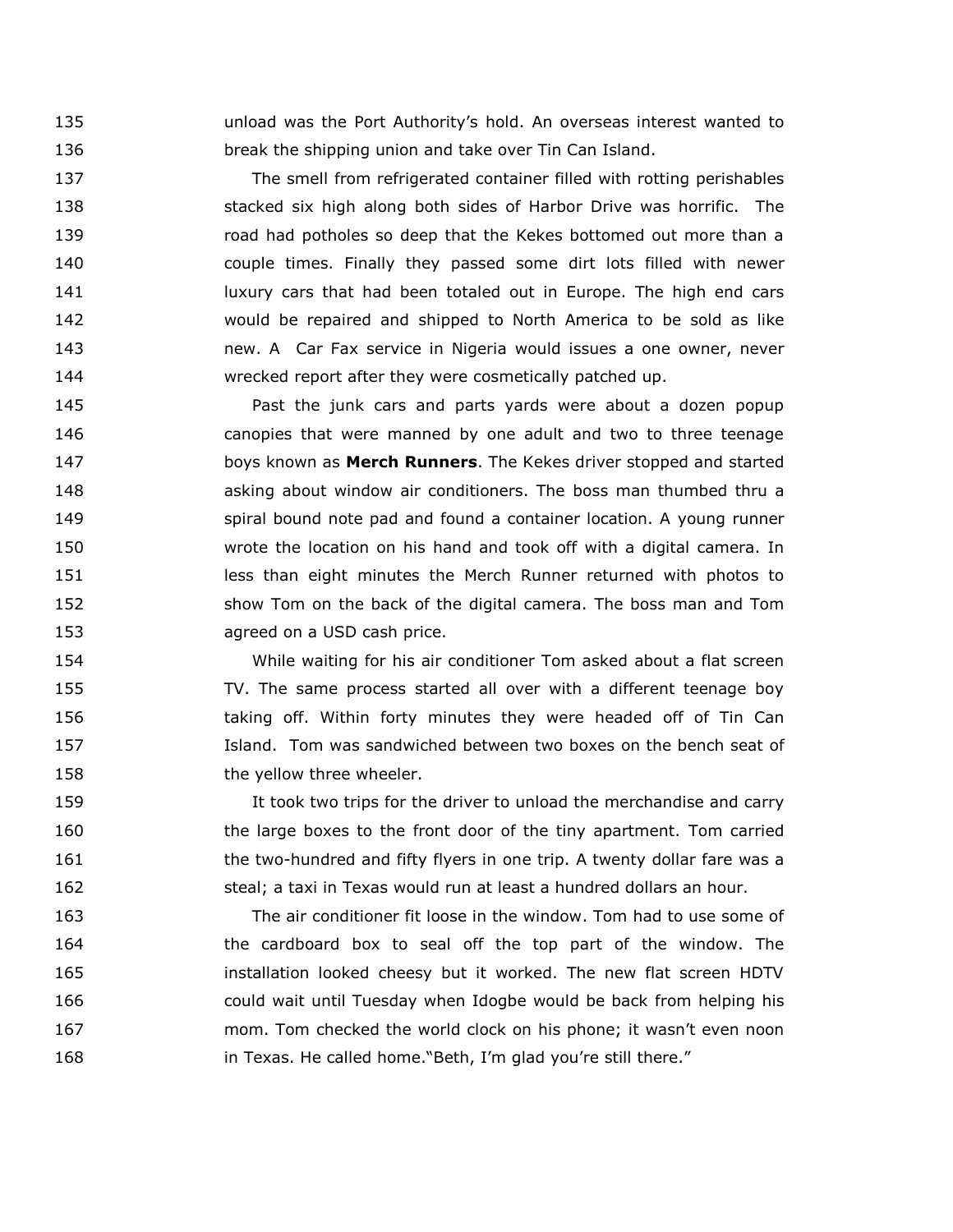"I'm not going to see David till later today. They're trying to get his blood sugars under control. Father Murphy is going with me after 171 Mass."

172 The State of the View of the State of the View Your priest going to give David Last Rites?"

 "Not yet. Father Murphy is going to take over bringing the Holy Eucharist to David after I leave."

 "Well, maybe he'll die before you come over here? Being bed ridden can't be fun."

**Solution** God willing. Deacon Dave has been ready ever since his wife passed. His son is flying a private jet down from Colorado on Wednesday."

**"His son has a private jet?"** 

181 "Yes, Danny is big into internet security and something called Bitcoin. He also flies all over the world to different countries to protect against election fraud. Deacon Dave got him started way back when **polling data had to be encrypted with something called a Clipper Chip.** It's all Greek to me."

 Tom paused, he knew what encryption and digital currency was **about.** That was how he lost the church secretary's money back in Texas. If not for that, Sally probably wouldn't have taken the Stolen Valor story to the news media. Finally Tom asked, "Did you get a hold 190 of my niece Tina?"

 "Yes, I did. I gave her your new cell phone number. She didn't know where Nigeria was and said she would check with her boss about 193 shipping the motorhome."

 "Call her back and tell her to search the internet for Tin Can Island shipyards. I know they ship cars and trucks in and out of there."

"Why don't you call her? It's not even ten in California."

 "Doesn't that guy she lives with get mad when strange men call? I 198 think he is an abuser."

 "That Tim character has been out of the picture for a couple years. 200 I don't think anyone even knows where he is these days. Why don't you call Tina yourself?"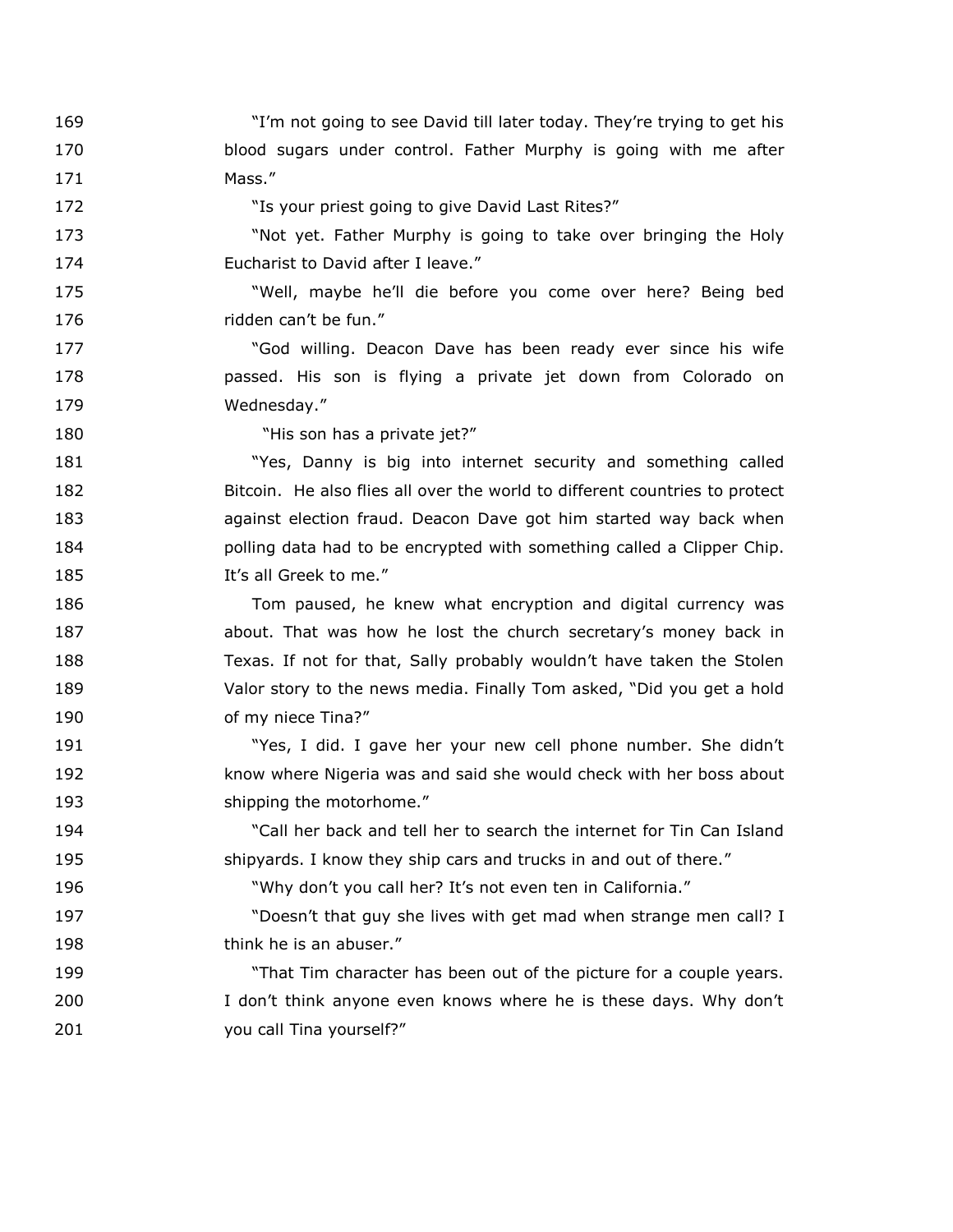"I will do that." Tom walked over to the air conditioner and turned it down. The fan was making it hard to hear. "Are they showing the house today?"

 "Yes, they are." Beth looked at her diamond wrist watch. Tom, why don't I call you later today when I get back from my Eucharist ministry at the nursing home?"

 Tom glanced at the world clock on his phone again. "Beth it could be midnight over here by the time you get done doing your thing at the nursing home. Just call me tomorrow, unless we get an offer on 211 the house."

"I can do that," Beth quipped and immediately hung up.

 Tom never did take her faith seriously. Living an interfaith marriage was hard. Maybe it was divine providence that they never were able to have children. Tom would have never stood for his children being raised Catholic. With all the ongoing sex abuse in the Catholic Church it only cemented his position and he reminded Beth about it weekly.

 Air conditioning not only cools air it reduces humidity, Tom was appreciative for both. Finally, he would get a good night's rest. A text message from Beth popped up with a phone number in it, he touched the number.

"Hello, you know what to do," came out of the speaker.

 "Tina, this is your Uncle Tom. I'm on an assignment over here in Nigeria and was wondering if you might be able to help me? That is if you are still working for that shipping company. Please call me back when you have time." Tom finished the message and then switched 228 the AC unit back to high.

 He remembered seeing a fast food chicken outlet about three blocks east and decided to give it a try for dinner. He could also see if **they would let him put up one of his church flyers in the window. The**  red and white striped motif inside and outside resembled a Kentucky Fried Chicken. Tom didn't pay much attention when he ordered. The #4 was for extra spicy; not for extra crispy. It took two liters of Royal Crown Cola to wash down three pieces of extra spicy chicken. The manager took pity on Tom's beet red face and let him put up his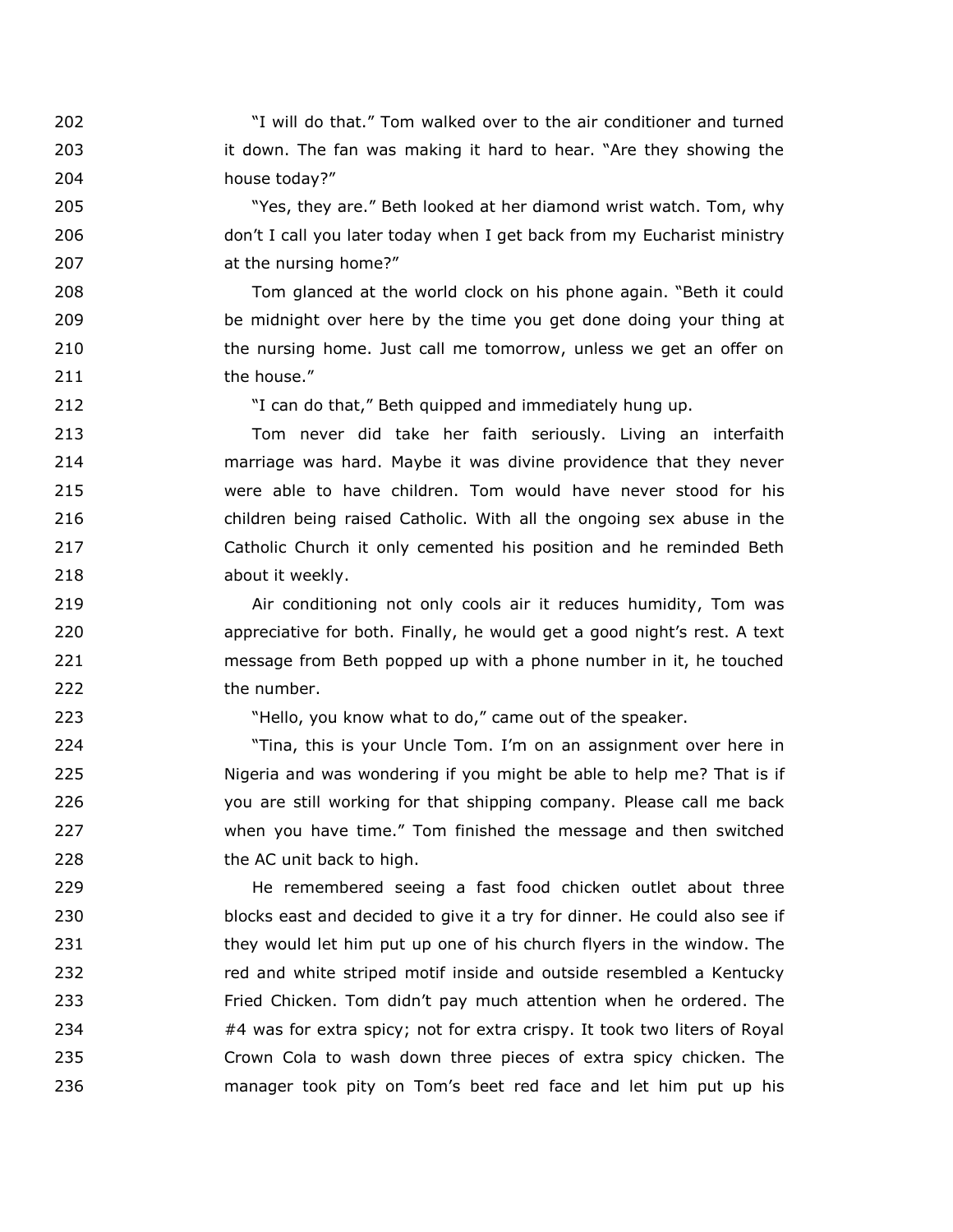church announcement poster in the window. Tom stopped at a few more business to see if they'd let him put up a flyer; two places said okay and two said no. He needed to rethink his advertizing plan.

 Tom expected cool dry air when he pushed open the door but got a hot electrical smell instead. The air conditioner had quit working! The standby light was off and nothing happened when he tried pushing any of the buttons. The light over the green table wasn't working either. He opened the refrigerator door and the interior light was off also. On the rear of the building he located a gray circuit panel box. There were **business** only six breakers; one of them was tripped. It was almost dark before Tom figured out that by running the Window AC unit on the lowest setting it would not cause the circuit breaker to trip. Set to low it at least made the studio apartment bearable. For the first time since leaving Texas he'd get a good night's rest.

 At three am almost straight up his new cell phone played the Super Mario Brothers ring tone and then vibrated on the green table in the center of the room. With one hand Tom picked up the phone and with the other hand found the pull string for the light. When he pulled the 255 string the light bulb flashed briefly and then went off; so did the air conditioner.

**Market Clubset 10.** "Hello," Tom barked into the phone.

"Uncle Tom this is Tina. I got your message."

 The sweet voice coming thru the phone immediately shifted Tom's disposition. "Tina it's so good to hear your voice. What have you been up to?"

 "Like, I'm working for a big company recruiting bigwigs, celebrity and even politicians. I'm being mentored by Zsa Zsa Hunt. Like, I'm sure you have heard of her."

 "I can't say that I have.'" Tom's voice turned disappointed, the information wasn't what he wanted to hear.

"Like where is Nigeria?" Tina asked with excitement.

 "On the west coast of Africa." Tom quipped while feeling around in the dark for a chair.

 "Wow, are you on a Safari? Do you get to ride camels? Is it hot in 271 the desert?"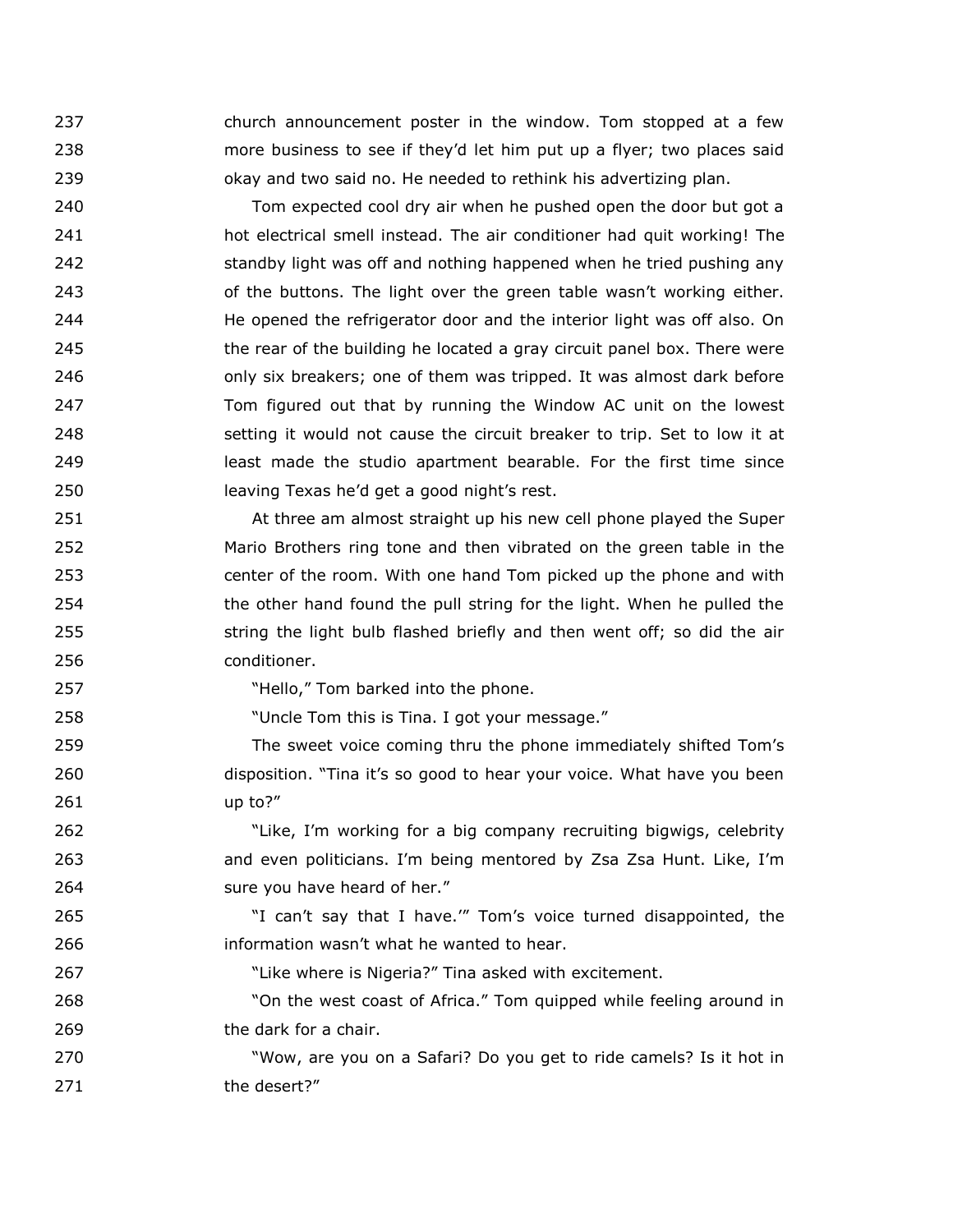"Tina, I'm not on a Safari. I haven't seen any camels and yes it is hot and muggy over here. I'm in a town of almost twenty million people." "Twenty million people that sounds bigger than LA." "It is a lot bigger and that's why I called you. I was hoping you still worked for that international shipping company. "I do, but they closed the office in Long Beach. I telecommute from home with Zsa Zsa about once a month." "Does Zsa Zsa have anything to do with the shipping part of the 281 business?" "I don't know, but I can ask her. Like, she has tickets to the Golden Globe and I might get to go if Mr. Hung Meng gives the okay. I'm so excited! Like, I'd do anything to meet some famous people." Tom yawned, the middle of the morning call had woken him from a deep sleep. "Tina, I called because I was hoping to get my motorhome 287 shipped from Texas over to Africa. But, it sounds like you're not even involved in that part of the business." "Yeah, like I'm sorry Uncle Tom. There is one guy I can ask but he is in China right now." "Well if you see or talk to him, please ask if it is possible to ship a motorhome to Tin Can Island in Lagos." "Tin can, like the man in Wizard of OZ?" "Sort of Tina. But its Tin Can Island not Tin Man island." "Oh yeah, I get it. I'll ask Mr. Meng when I see him." It was real dark around the back of the building. Tom used the 297 Screen on his phone to trip the circuit breaker for the fifth time. The light over the table was flickering when he got back inside. He pulled the chain on the ceiling fixture and the light went off; thankfully the window AC unit stayed on. Tina didn't have a clue that she had called at three in the morning and that it was already Monday in Nigeria. Tom's internal clock was still not caught up. The low hum of the air conditioner helped put him into a much needed deep sleep. He didn't even hear the traffic and beeping horns as Lagos came to life. He slept till half past nine. Idogbe wouldn't be back until Tuesday so Tom was on his own for meals. There was a coffee pot on the counter and he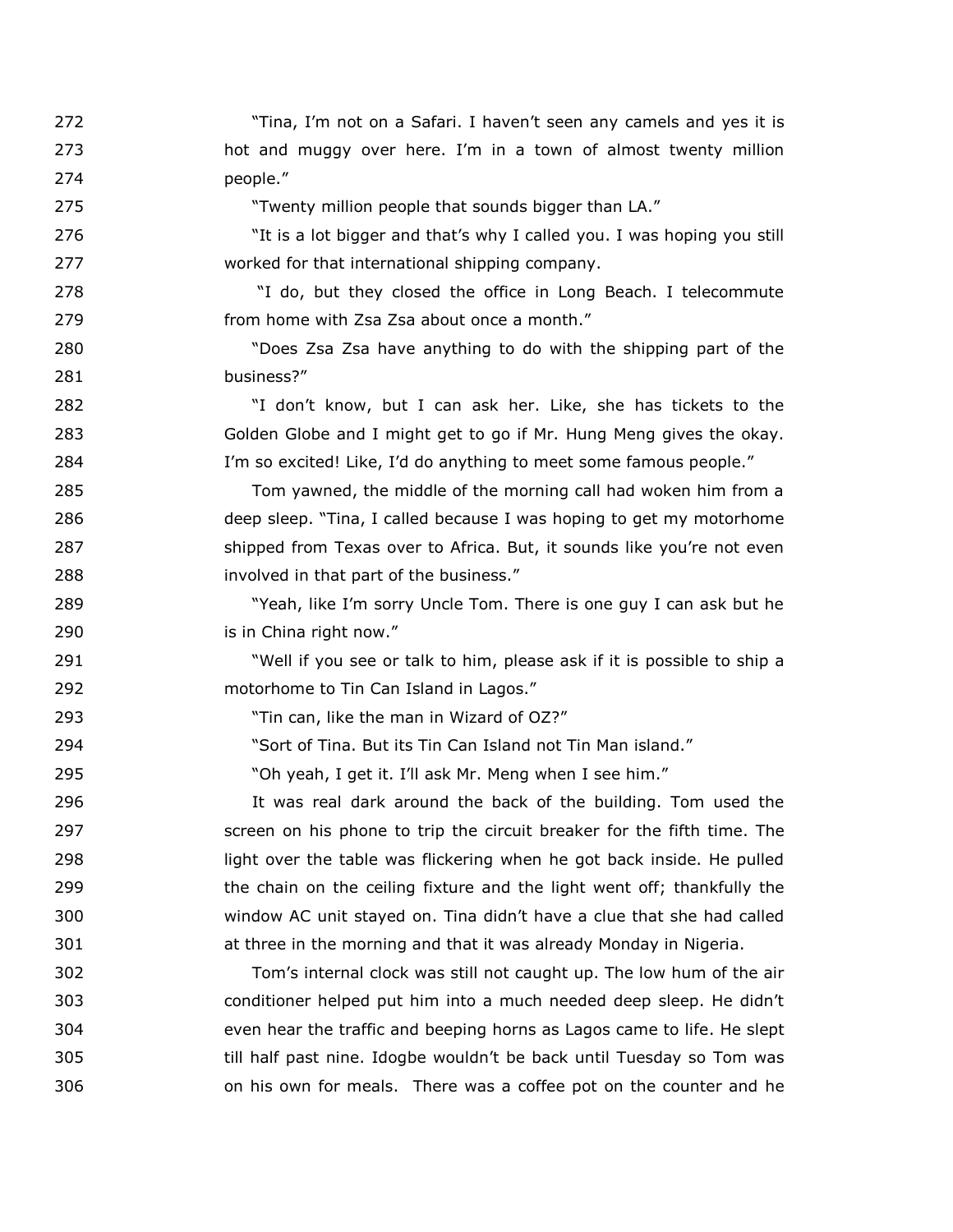found a tin of **Volcanic Coffee** from Kenya in the refrigerator. The moment he started the coffee pot the circuit breaker tripped. He unplugged the AC unit and took another trip outside to the circuit panel box. Back inside at the small counter the coffee pot brewed away. It was worth the inconvenience — Kenya Volcanic Coffee was the best coffee he had ever tasted.

 There were some eggs, bread and what looked like grits in the refrigerator. Half the morning was already gone, Tom decided to find something nearby for brunch. He grabbed a handful of flyers a roll of masking tape and headed out. He needed to find a dollar store or someplace to buy water bottles, key chains; something cheap to give away next Sunday.

 As Tom scouted around it became apparent that there were no litter laws. There was a lack of garbage cans and definitely no recycle bins. A staple gun to hang the church posters on poles and fences would help. About a mile away he found a discount store called Massmart. It was kind of like a Walmart; not as big but more crowded. It had groceries, household items and a pharmacy. Tom looked around for breakfast or lunch at the outside food court; what he really wanted was to find more of the coffee from Kenya.

 Quite a few women carried bags in each hand while they balanced a basket on their head. A few had a baby on their back or strapped to their chest in a colorful cloth sling type carrier. It was sort of nerve racking to watch; they'd probably be turned into Protective Services in the United States for child endangerment.

 A new realization hit Tom; the church didn't have a cry room. It was his oversight and now he would need to add the words **'Leave children at home'** to the flyers. Felt markers were now on his list of things to purchase.

 The meat and veggie on a wood skewer hit the spot, the coffee was lukewarm and a disappointment. The store had a good hardware section. He found a stapler, staples, some markers and more masking tape. Back outside he marked a waypoint on his phone and loaded the stapler with staples. He tossed the plastic shell wrapper in a parking **Interpreter and stapled two fliers on the fence surrounding the metal**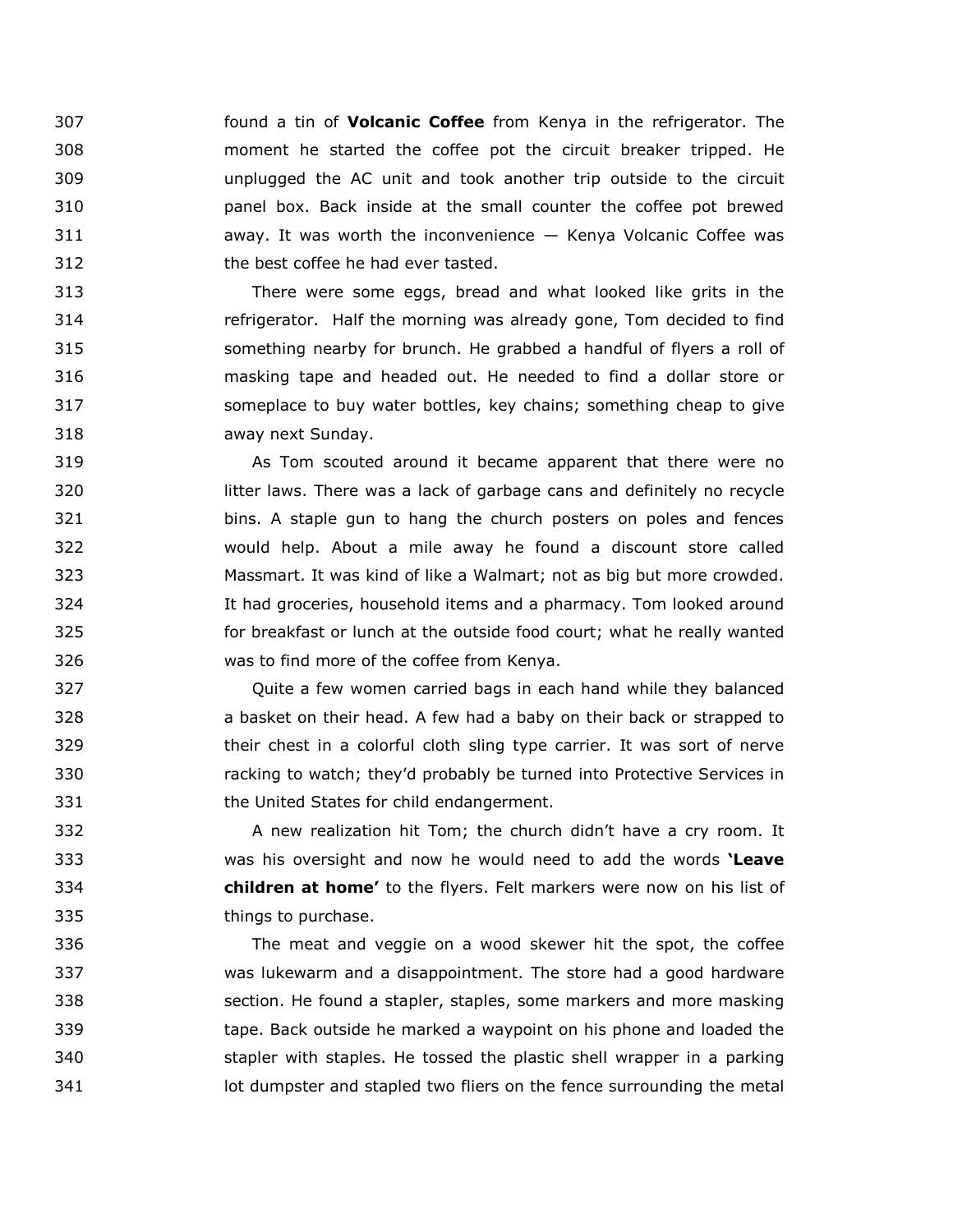| 342 | containers. He used a felt pen to draw a circle with a diagonal line thru |
|-----|---------------------------------------------------------------------------|
| 343 | it and then wrote Children.                                               |
| 344 | On his way back Tom stapled and or taped up at least twenty-five          |
| 345 | posters before a well seasoned man with a <b>NPF</b> arm band approached. |
| 346 | "Sir, do you have a permit to display your signage?"                      |
| 347 | Tom shot two more staples into the black tar cover pole and then          |
| 348 | turned. "No, do I need one?"                                              |
| 349 | "Yes, you do." The elder reached into his pocket.                         |
| 350 | "Even for a church re-opening?" Tom forced his point.                     |
| 351 | "Don't matter." The gruff black bowlegged man looked over the             |
| 352 | flyer and then asked, "Children are not welcome at church?"               |
| 353 | Tom didn't want nor have time to preach to an old man. "Okay,             |
| 354 | where do I go to get a permit?"                                           |
| 355 | "I can issue you one right here."                                         |
| 356 | Tom was suspicious. The elder, seasoned man didn't even have a            |
| 357 | gun strapped to his hip. "Who are you anyway?"                            |
| 358 | "I'm the neighborhood constable. I work for the Nigerian Police           |
| 359 | Force". He pointed at the <b>NPF</b> arm band.                            |
| 360 | "I need to see your badge?" Tom demanded.                                 |
| 361 | The Nigerian pointed at a patch on the sleeve of his dark green           |
| 362 | shirt. The patch with a red bird perched on the back of an elephant       |
| 363 | didn't look official. The officer pulled out what looked like a receipt   |
| 364 | book from the left pocket of his dark green shirt and flipped it open.    |
| 365 | "Now, I'll need to see your identification." He pulled a pen from         |
| 366 | behind his ear.                                                           |
| 367 | "How much is the ticket?"                                                 |
| 368 | "The judge determines that." The officer was again looking at the         |
| 369 | poster on the pole. "You must be the replacement pastor at the Glory      |
| 370 | and Praise house of worship?"                                             |
| 371 | "Yeah, I came over here to build the church back up. You should           |
| 372 | come next Sunday. I'm going to have door prizes."                         |
| 373 | "Are you going to have a woman preacher again?"                           |
| 374 | "No just me. My wife is going to be over here in about a month.           |
| 375 | But she's not a preacher."                                                |